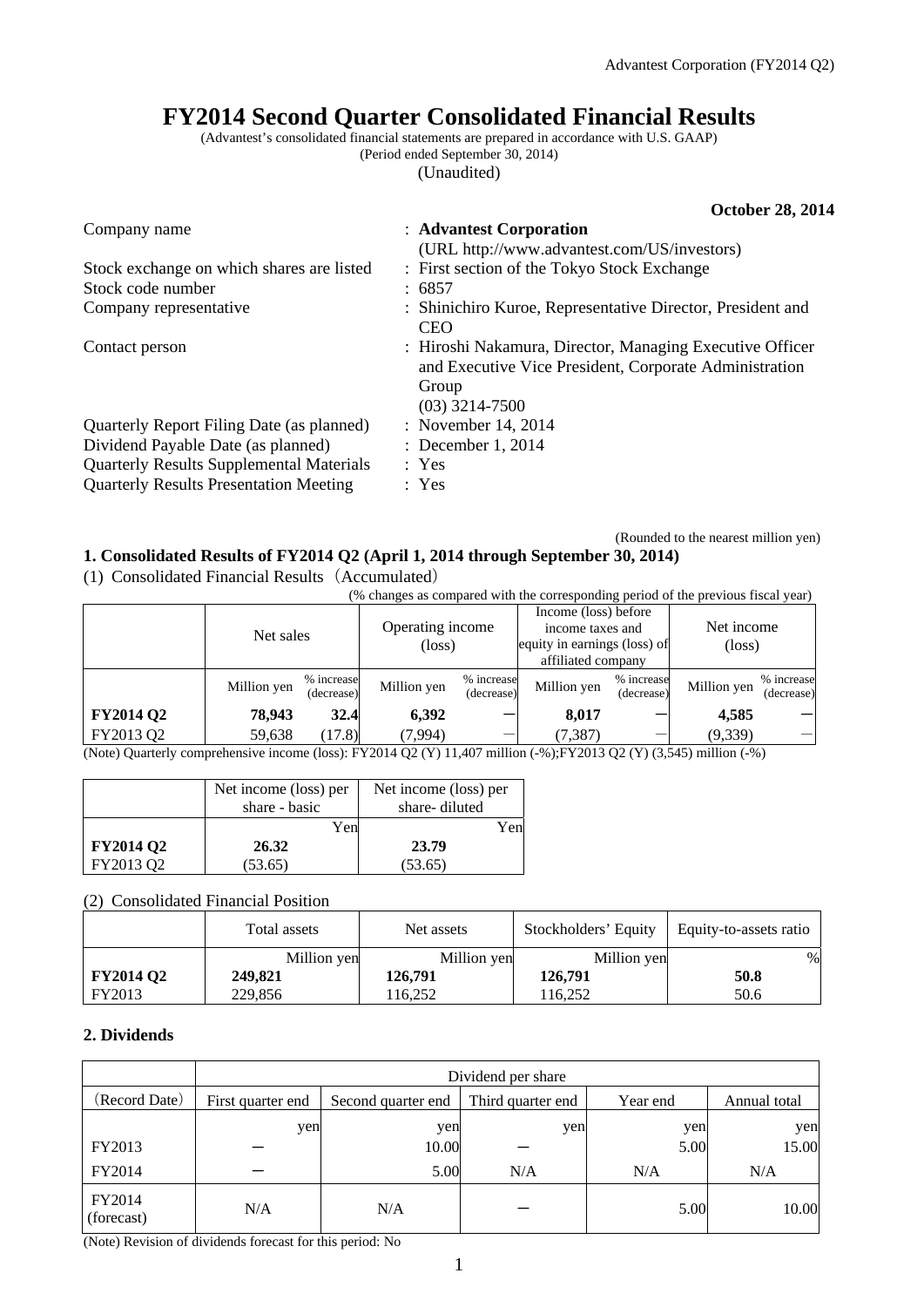## **3. Projected Results for FY2014 (April 1, 2014 through March 31, 2015)**

| (% changes as compared with the corresponding period of the previous fiscal year) |             |           |               |                  |                       |            |               |                |       |     |
|-----------------------------------------------------------------------------------|-------------|-----------|---------------|------------------|-----------------------|------------|---------------|----------------|-------|-----|
|                                                                                   |             |           |               |                  | Income before         |            |               |                |       |     |
| Net sales                                                                         |             | Operating |               | income taxes and |                       | Net income |               | Net income per |       |     |
|                                                                                   |             |           | income        |                  | equity in earnings of |            |               |                | share |     |
|                                                                                   |             |           |               |                  | affiliated company    |            |               |                |       |     |
| FY2014                                                                            | Million yen |           | % Million yen |                  | % Million yen         |            | % Million yen | %              |       | Yen |
|                                                                                   | 152,000     | 35.9      | 12,000        |                  | 13,700                |            | 8,000         |                | 45.93 |     |

(Note) Revision of projected results for this period: Yes

Please see "(3) Prospects for the Current Fiscal Year" on page 6 for details.

#### **4. Others**

- (1) Material changes in subsidiaries during this period (changes in scope of consolidation resulting from changes in subsidiaries): No
- (2) Use of simplified accounting method and special accounting policy for quarterly consolidated financial statements: Yes

(Note) Please see "2. Others" on page 7 for details.

#### (3) Accounting changes:

- 1) Changes based on revisions of accounting standard: No
- 2) Changes other than 1) above: No
- (4) Number of issued and outstanding stock (common stock):
	- 1) Number of issued and outstanding stock at the end of each fiscal period (including treasury stock): FY2014 Q2 199,566,770 shares; FY2013 199,566,770 shares.
	- 2) Number of treasury stock at the end of each fiscal period: FY2014 Q2 25,367,391 shares; FY2013 25,368,828 shares.
	- 3) Average number of outstanding stock for each period (cumulative term): FY2014 Q2 174,189,320 shares; FY2013 Q2 174,072,271 shares.

#### **Status of Quarterly Review Procedures**

This quarterly financial results report is not subject to quarterly review procedures by independent auditors under Japan's Financial Instruments and Exchange Law. At the time of release of this report, such quarterly review procedures under the Financial Instruments and Exchange Law have not been completed.

### **Explanation on the Appropriate Use of Future Earnings Projections and Other Special Instructions**

This document contains "forward-looking statements" that are based on Advantest's current expectations, estimates and projections. These forward-looking statements are subject to known and unknown risks, uncertainties and other factors that may cause Advantest's actual results, levels of activities, performance or achievements to be materially different from those expressed or implied by such forward-looking statements. These factors include: (i) changes in demand for the products and services produced and offered by Advantest's customers, including semiconductors, communications services and electronic goods; (ii) circumstances relating to Advantest's investment in technology, including its ability to timely develop products that meet the changing needs of semiconductor manufacturers, communications network equipment and components makers and service providers; (iii) significant changes in the competitive environment in the major markets where Advantest purchases materials, components and supplies for the production of its products or where its products are produced, distributed or sold; and (iv) changes in economic conditions, currency exchange rates or political stability in the major markets where Advantest procures materials, components and supplies for the production of its principal products or where its products are produced, distributed or sold. A discussion of these and other factors which may affect Advantest's actual results, levels of activities, performance or achievements is contained in the "Operating and Financial Review and Prospects", "Key Information - Risk Factors" and "Information on the Company" sections and elsewhere in Advantest's annual report on Form 20-F, which is on file with the United States Securities and Exchange Commission.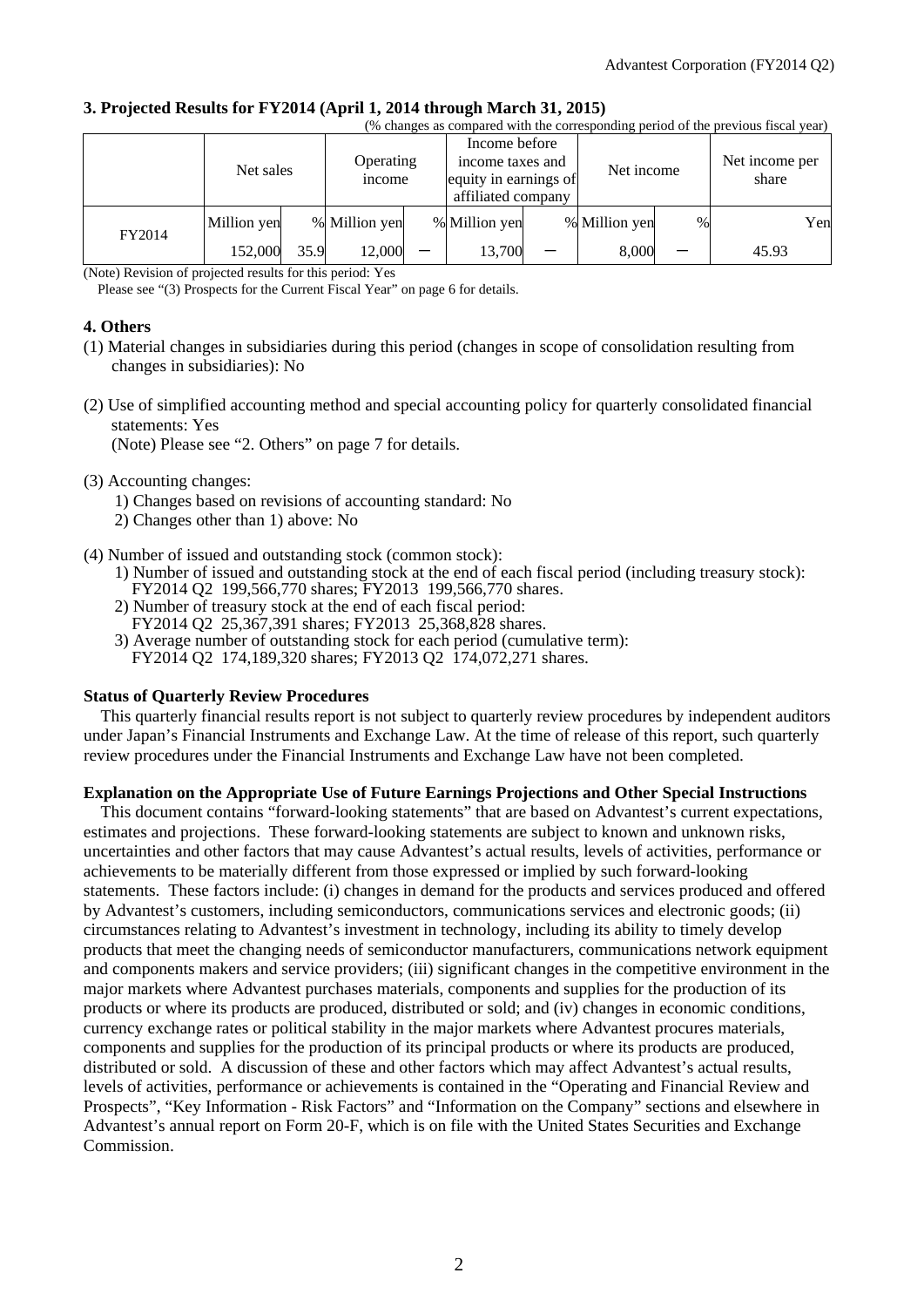## **Contents**

|    |                                                                           | $P_4$ |
|----|---------------------------------------------------------------------------|-------|
|    |                                                                           | P. 4  |
|    |                                                                           | P. 6  |
|    |                                                                           | P. 6  |
| 2. |                                                                           | P. 7  |
|    | (1) Use of Simplified Accounting Method and Special Accounting Policy for |       |
|    |                                                                           | P. 7  |
| 3. |                                                                           | P. 8  |
|    |                                                                           | P. 8  |
|    | (2) Consolidated Statements of Operations (Unaudited)                     | P.10  |
|    | (3) Consolidated Statements of Comprehensive Income (Loss) (Unaudited)    | P.12  |
|    | (4) Consolidated Statements of Cash Flows (Unaudited)                     | P.13  |
|    | (5) Notes to Consolidated Financial Statements                            | P.14  |
|    |                                                                           | P.14  |
|    | (Notes on Significant Changes to Stockholders' Equity)                    | P.14  |
|    |                                                                           | P.14  |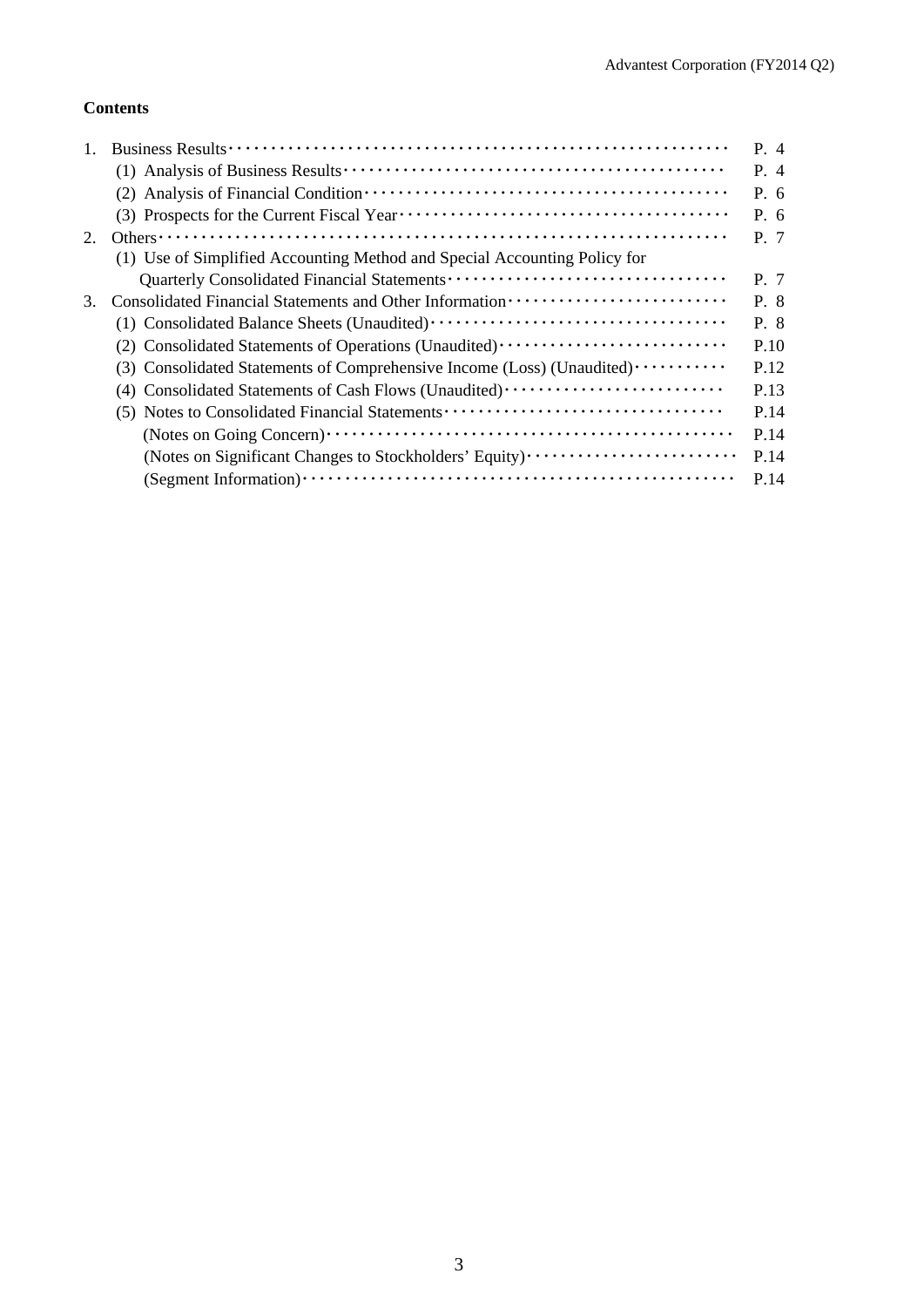#### 1. Business Results

#### (1) Analysis of Business Results

Consolidated Financial Results of FY2014 Q2 (April 1, 2014 through September 30, 2014)

|                                                                                             |                                        |                                        | (in billion yen)                                                                                    |
|---------------------------------------------------------------------------------------------|----------------------------------------|----------------------------------------|-----------------------------------------------------------------------------------------------------|
|                                                                                             | Six months ended<br>September 30, 2013 | Six months ended<br>September 30, 2014 | As compared to the<br>corresponding period of<br>the previous<br>fiscal year<br>increase (decrease) |
| Orders received                                                                             | 60.9                                   | 87.4                                   | 43.6%                                                                                               |
| Net sales                                                                                   | 59.6                                   | 78.9                                   | 32.4%                                                                                               |
| Operating income (loss)                                                                     | (8.0)                                  | 6.4                                    |                                                                                                     |
| Income (loss) before income<br>taxes and equity in earnings<br>(loss) of affiliated company | (7.4)                                  | 8.0                                    |                                                                                                     |
| Net income (loss)                                                                           | (9.3)                                  | 4.6                                    |                                                                                                     |

During Advantest's first half of fiscal year 2014, the American economy sustained its solid recovery but European economic activities continued to show signs of a slowdown. While China and other emerging economies continued to be a driving force for global economic growth, their growth showed signs of a slowdown. The Japanese economy continued its gradual recovery from a downturn resulting from the increase in the consumption tax.

In the semiconductor market, semiconductor manufacturers actively promoted capital investment in product capacity expansion as a result of increasing demand for chips to be used in Long-Term Evolution ("LTE") smartphones for the Chinese market following the launch of LTE services in China in late 2013 and as a result of ramp-up in production of chips for new-model high-end smartphones.

Amid this business environment, Advantest sought to expand its business with a focus on test systems for smartphone chips. As a result, orders received were (Y) 87.4 billion (a 43.6 % increase in comparison to the corresponding period of the previous fiscal year) and net sales were (Y) 78.9 billion (a 32.4 % increase in comparison to the corresponding period of the previous fiscal year). In addition to year-on-year increase in net sales, higher ratio of sales of relatively high-profitability products contributed to a significant improvement in profit and loss. Operating profit was (Y) 6.4 billion, net profit before income taxes and equity in earnings of affiliated companies was  $(Y)$  8.0 billion, and net profit was  $(Y)$  4.6 billion. The percentage of net sales to overseas customers was 92.8% (90.5% in the corresponding period of the previous fiscal year).

Conditions of business segments are described below.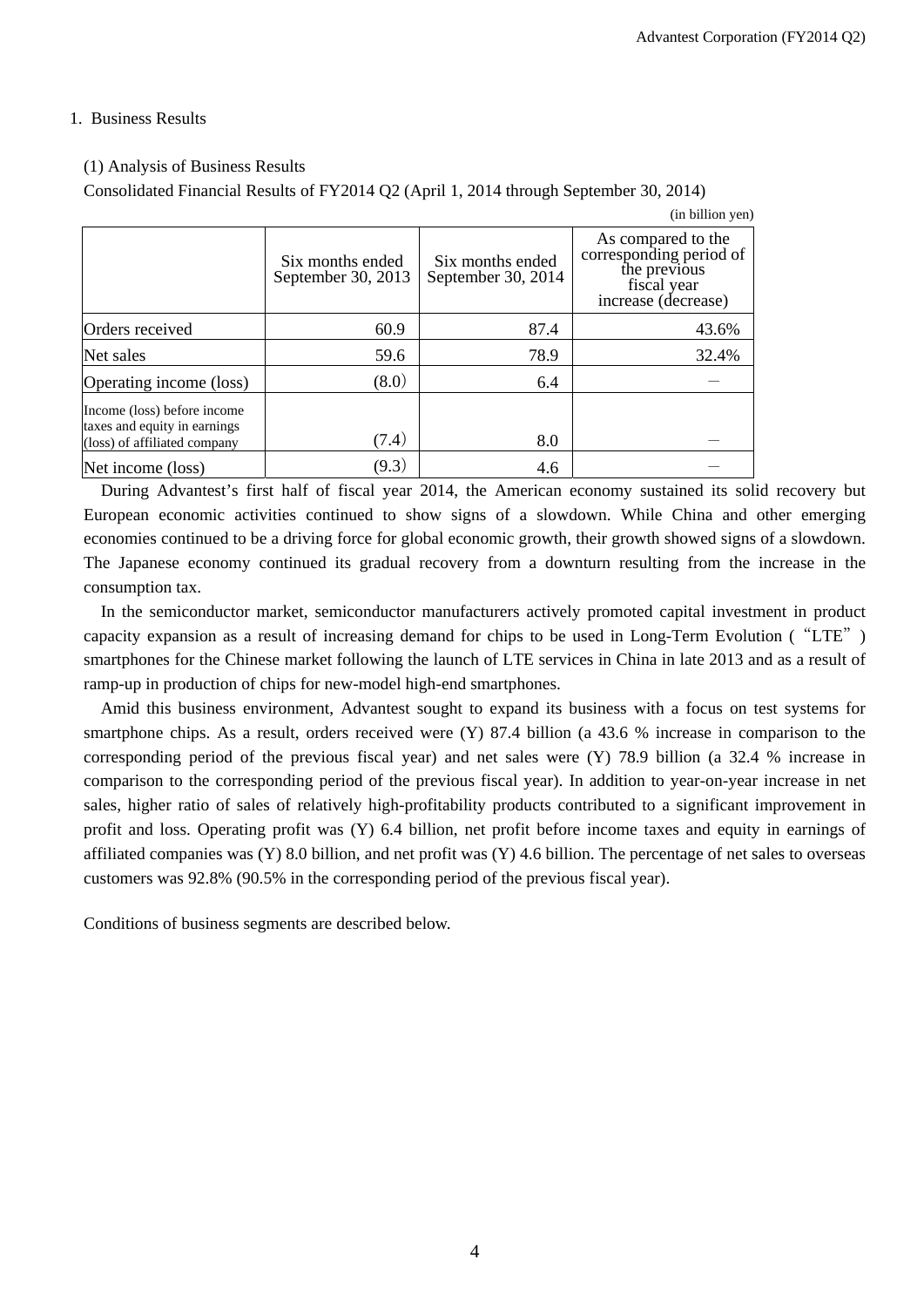|                         |                                        |                                        | (in billion yen)                                                                                    |
|-------------------------|----------------------------------------|----------------------------------------|-----------------------------------------------------------------------------------------------------|
|                         | Six months ended<br>September 30, 2013 | Six months ended<br>September 30, 2014 | As compared to the<br>corresponding period of<br>the previous<br>fiscal year<br>increase (decrease) |
| Orders received         | 39.3                                   | 63.9                                   | 62.6%                                                                                               |
| Net sales               | 41.3                                   | 55.0                                   | 33.1%                                                                                               |
| Operating income (loss) | (3.8)                                  | 7.9                                    |                                                                                                     |

<Semiconductor and Component Test System Segment>

Semiconductor and Component Test System Segment saw increased sales of the V93000 non-memory test systems due to higher demand for semiconductors that was spurred by the expansion of LTE base station infrastructure, increased production of smartphones for the Chinese market, and the launch of new high-end smartphones. Demand for test systems for MPUs also increased, and there was steady demand for memory test systems.

As a result of the above, orders received were (Y) 63.9 billion (a 62.6% increase in comparison to the corresponding period of the previous fiscal year), net sales were (Y) 55.0 billion (a 33.1% increase in comparison to the corresponding period of the previous fiscal year), and operating income was (Y) 7.9 billion.

< Mechatronics System Segment>

|                         |                                        |                                        | (in billion yen)                                                                                    |
|-------------------------|----------------------------------------|----------------------------------------|-----------------------------------------------------------------------------------------------------|
|                         | Six months ended<br>September 30, 2013 | Six months ended<br>September 30, 2014 | As compared to the<br>corresponding period of<br>the previous<br>fiscal year<br>increase (decrease) |
| Orders received         | 9.3                                    | 11.9                                   | 27.5%                                                                                               |
| Net sales               | 6.8                                    | 11.1                                   | 63.5%                                                                                               |
| Operating income (loss) | (2.5)                                  | $\rm 0.7$                              |                                                                                                     |

The Mechatronics System Segment saw higher demand for device interfaces and test handlers that was correlated to increased demand for test systems. Demand for nanotechnology products also steadily increased due to continuing miniaturization of semiconductors.

As a result of the above, orders received were (Y) 11.9 billion (a 27.5% increase in comparison to the corresponding period of the previous fiscal year), net sales were (Y) 11.1 billion (a 63.5% increase in comparison to the corresponding period of the previous fiscal year), and operating income was (Y) 0.7 billion.

<Services, Support and Others Segment>

|                  |                                        |                                        | (in billion yen)                                                                                    |
|------------------|----------------------------------------|----------------------------------------|-----------------------------------------------------------------------------------------------------|
|                  | Six months ended<br>September 30, 2013 | Six months ended<br>September 30, 2014 | As compared to the<br>corresponding period of<br>the previous<br>fiscal year<br>increase (decrease) |
| Orders received  | 12.4                                   | 11.7                                   | $(5.5\%)$                                                                                           |
| Net sales        | 11.6                                   | 12.9                                   | 11.0%                                                                                               |
| Operating income |                                        | 1.6                                    | 33.8%                                                                                               |

The Services, Support, and Others Segment saw a fall in orders received in comparison to the corresponding period of the previous fiscal year as demand for leases struggled to grow but initiatives to increase profitability of the field services progressed smoothly.

As a result of the above, orders received were (Y) 11.7 billion (a 5.5% decrease in comparison to the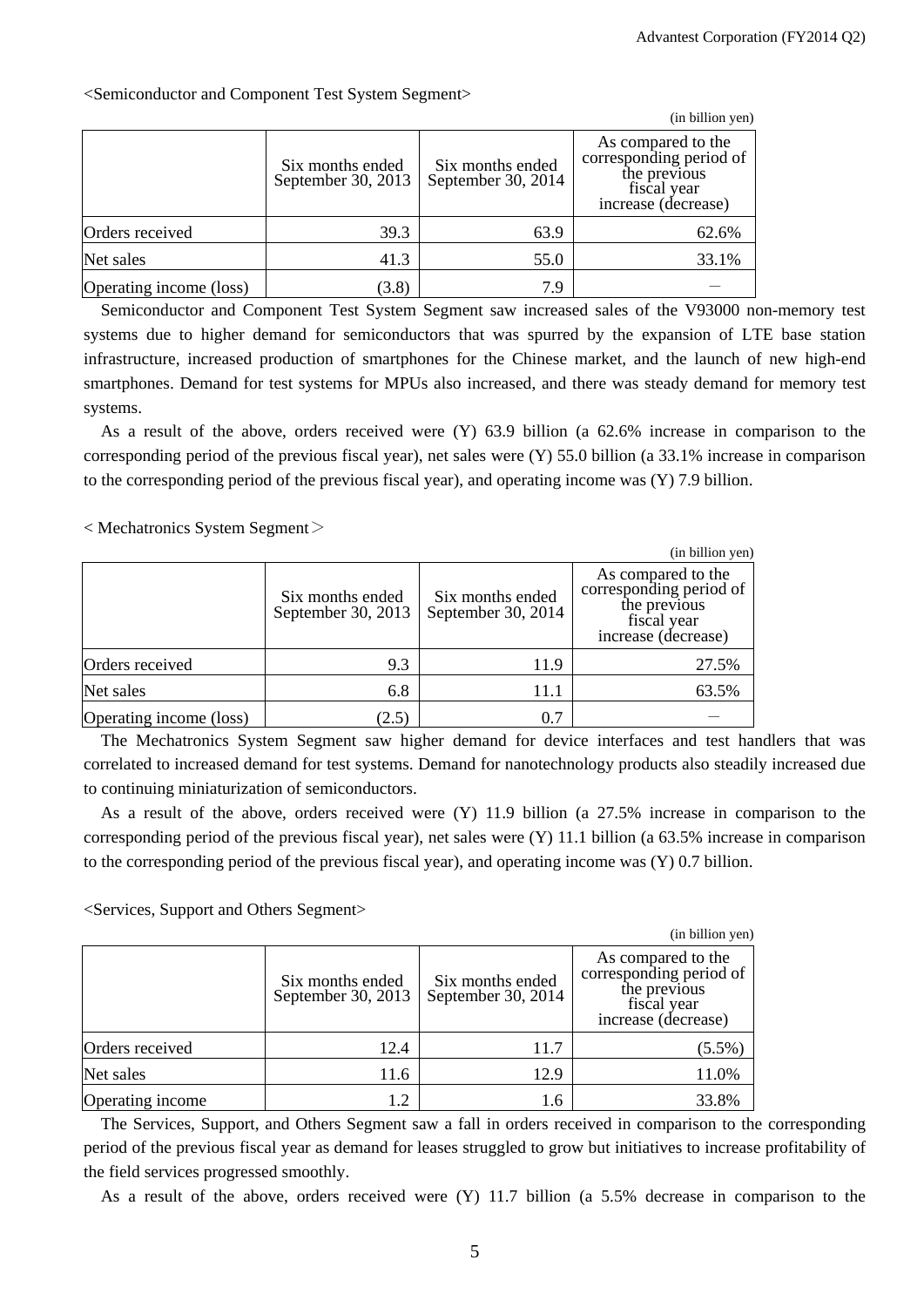corresponding period of the previous fiscal year), net sales were (Y) 12.9 billion (a 11.0% increase in comparison to the corresponding period of the previous fiscal year), and operating income was (Y) 1.6 billion (a 33.8% increase in comparison to the corresponding period of the previous fiscal year).

#### (2) Analysis of Financial Condition

Total assets at September 30, 2014 amounted to (Y) 249.8 billion, an increase of (Y) 20.0 billion compared to March 31, 2014, primarily due to an increase of  $(Y)$  14.5 billion and  $(Y)$  5.4 billion in cash and cash equivalents and trade receivables. The amount of total liabilities was (Y) 123.0 billion, an increase of (Y) 9.4 billion compared to March 31, 2014, primarily due to an increase of (Y) 3.3 billion, (Y) 2.8 billion and (Y) 2.7 billion in trade accounts payable, accrued expenses and income taxes payable, respectively.

Stockholders' equity was (Y) 126.8 billion. Equity to assets ratio was 50.8%, an increase of 0.2 percentage points from March 31, 2014.

#### (Cash Flow Condition)

Cash and cash equivalents held at September 30, 2014 were (Y) 83.5 billion, an increase of (Y) 14.5 billion from March 31, 2014. Significant cash flows during the first half of this fiscal year and their causes are described below.

Net cash provided by operating activities was  $(Y)$  13.4 billion (net cash inflow of  $(Y)$ ) 3.4 billion in the corresponding period of the previous fiscal year). This amount was primarily attributable to an increase of (Y) 3.0 billion and (Y) 2.7 billion in income taxes payable and accrued expenses, respectively, offset by an increase of (Y) 3.8 billion in trade receivables, and adjustments of non cash items such as depreciation and amortization in addition to the net income of (Y) 4.6 billion.

Net cash used in investing activities was  $(Y)$  0.1 billion (net cash outflow of  $(Y)$  4.0 billion in the corresponding period of the previous fiscal year). This amount was primarily attributable to payments for acquisition of tangible fixed assets in the amount of  $(Y)$  1.5 billion, offset by proceeds from sale of available-forsale securities of (Y) 1.6 billion.

Net cash used in financing activities was (Y) 0.8 billion (net cash outflow of (Y) 1.2 billion in the corresponding period of the previous fiscal year). This amount was primarily attributable to dividends paid of (Y) 0.8 billion.

#### (3) Prospects for the Current Fiscal Year

Increasing global adoption of smartphones, spurred by the availability of lower-priced models, LTE adoption and greater functionality, is expected to drive growth in semiconductor-related markets going forward. Based on this trend, Advantest foresees healthy growth in both the non-memory and memory chip markets and anticipates that there will be continued demand from chipmakers for Advantest's test systems.

Advantest will strive to complete the two structural transition initiatives launched in FY2013, building a cost structure that ensures profitability notwithstanding market fluctuations and building a business structure in which resources are reallocated from underperforming areas to growth markets in an agile manner, take hold. By doing so, Advantest aims to further strengthen its profitability base and grow income streams.

Advantest has revised its forecast for the full FY2014 as follows, with figures in brackets those announced in July 2014. Advantest now expects net sales of  $(Y)$  152.0 billion  $((Y)$  145.0 billion) and operating income of  $(Y)$ 12.0 billion ((Y) 10.0 billion), based on robust demand for test systems. Advantest also now expects consolidated income before taxes of (Y) 13.7 billion ((Y) 10.0 billion), based on cumulative other income (expense) through the first half of the fiscal year, and net profit of  $(Y)$  8.0 billion  $((Y)$  7.5 billion).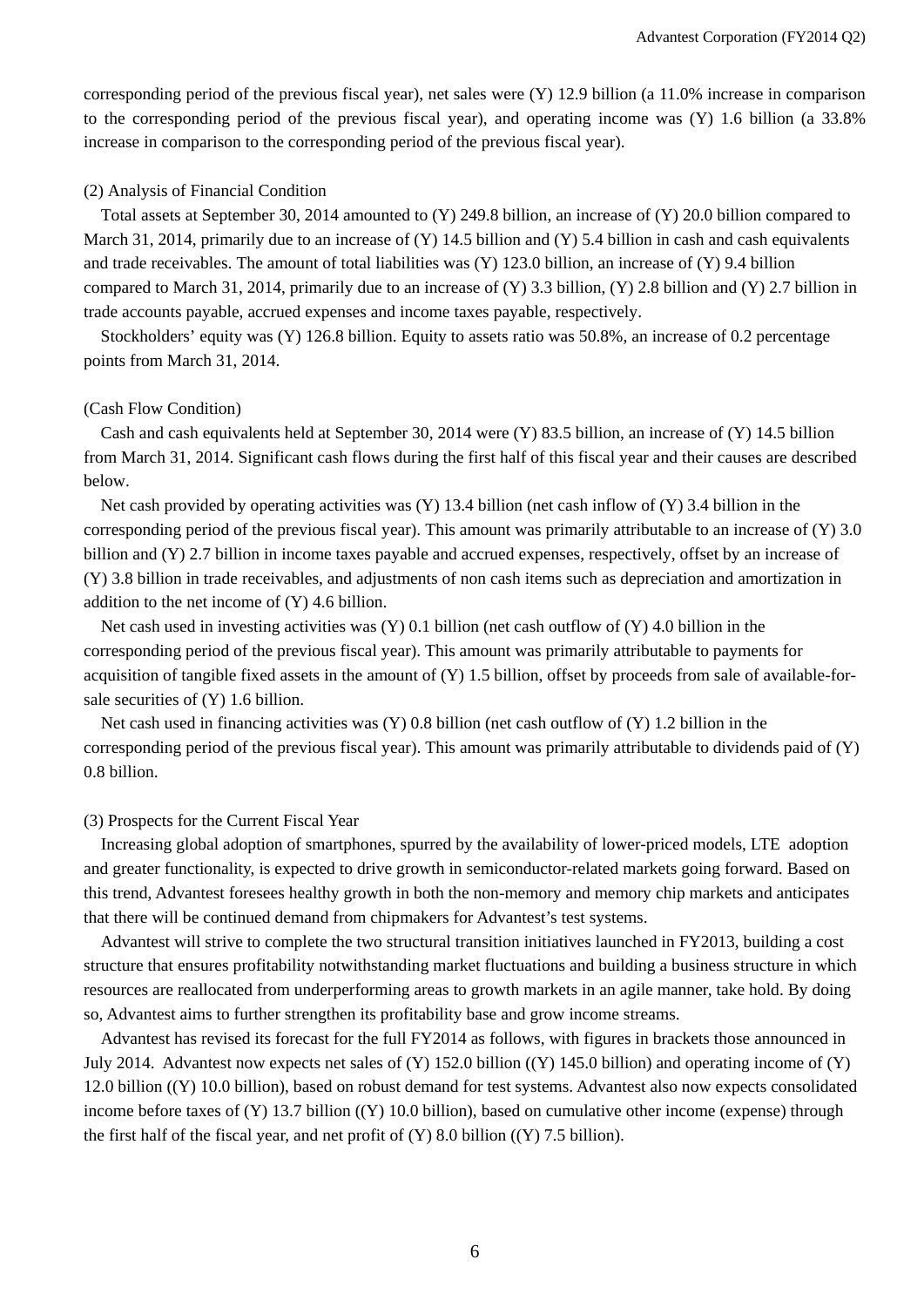## 2. Others

(1) Use of Simplified Accounting Method and Special Accounting Policy for Quarterly Consolidated Financial Statements

Tax expense is measured using an estimated annual effective tax rate. Advantest makes, at the end of the first half, its best estimate of the annual effective tax rate for the full fiscal year and uses that rate to provide for income taxes on a current year-to-date basis. The estimated effective tax rate includes the deferred tax effects of expected year-end temporary differences and carryforwards, and the effects of valuation allowances for deferred tax assets.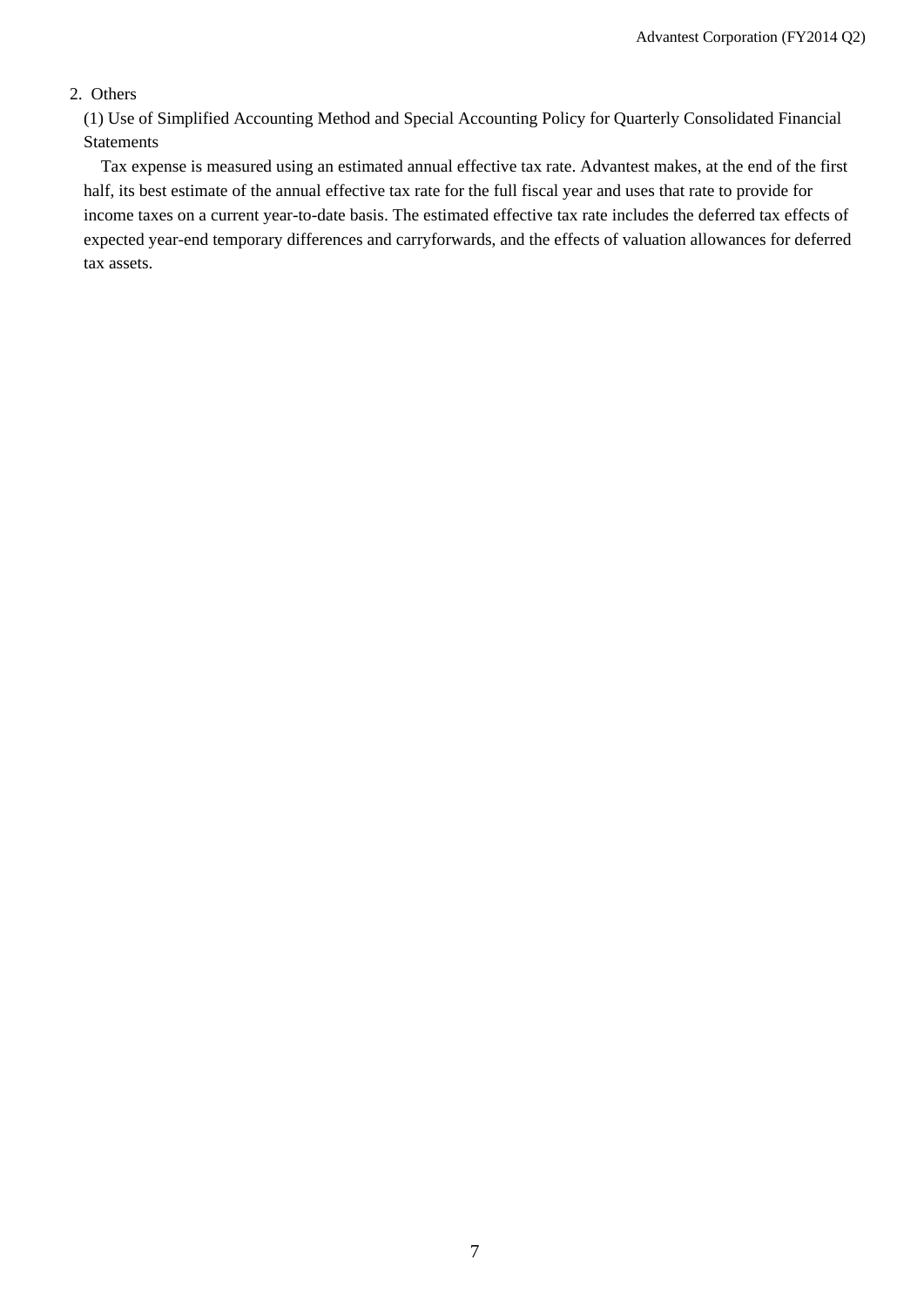## 3. Consolidated Financial Statements and Other Information

## (1)Consolidated Balance Sheets (Unaudited)

|                                    |   |                       | <b>Yen (Millions)</b> |
|------------------------------------|---|-----------------------|-----------------------|
| <b>Assets</b>                      |   | <b>March 31, 2014</b> | September 30, 2014    |
| Current assets:                    |   |                       |                       |
| Cash and cash equivalents          | ¥ | 68,997                | 83,503                |
| Trade receivables, net             |   | 20,404                | 25,794                |
| Inventories                        |   | 30,200                | 30,476                |
| Other current assets               |   | 5,218                 | 4,397                 |
| Total current assets               |   | 124,819               | 144,170               |
| Investment securities              |   | 3,741                 | 2,423                 |
| Property, plant and equipment, net |   | 39,925                | 38,903                |
| Intangible assets, net             |   | 3,545                 | 3,430                 |
| Goodwill                           |   | 46,846                | 49,777                |
| Other assets                       |   | 10,980                | 11,118                |
| Total assets                       | ¥ | 229,856               | 249,821               |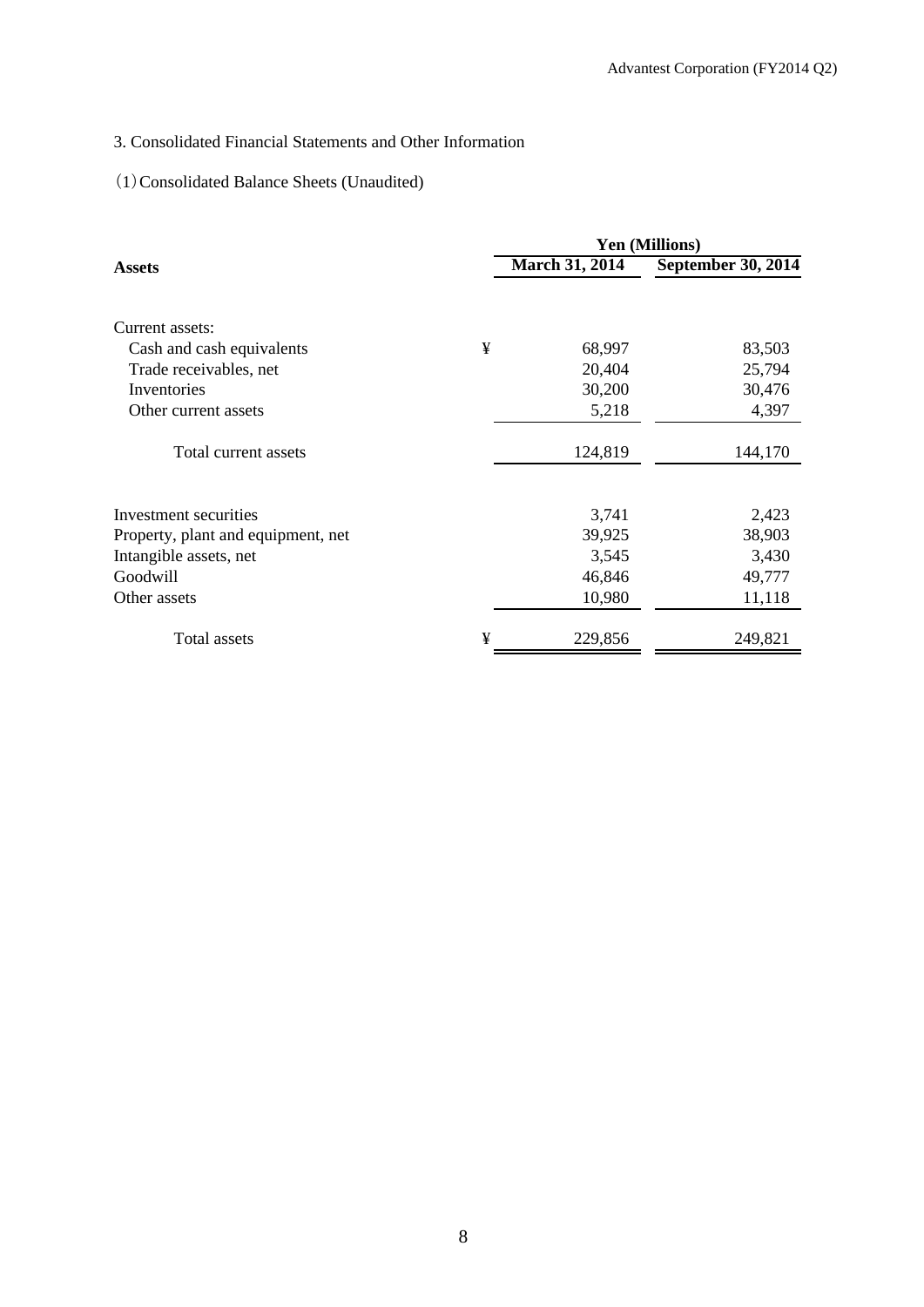|                                             |   | Yen (Millions)        |                    |  |  |
|---------------------------------------------|---|-----------------------|--------------------|--|--|
| <b>Liabilities and Stockholders' Equity</b> |   | <b>March 31, 2014</b> | September 30, 2014 |  |  |
|                                             |   |                       |                    |  |  |
| <b>Current liabilities:</b>                 |   |                       |                    |  |  |
| Trade accounts payable                      | ¥ | 12,353                | 15,613             |  |  |
| Accrued expenses                            |   | 6,775                 | 9,583              |  |  |
| Income taxes payable                        |   | 1,089                 | 3,741              |  |  |
| Accrued warranty expenses                   |   | 1,589                 | 1,492              |  |  |
| Corporate bonds - current portion           |   |                       | 10,000             |  |  |
| <b>Customer</b> prepayments                 |   | 2,488                 | 2,996              |  |  |
| Other current liabilities                   |   | 2,313                 | 3,368              |  |  |
| Total current liabilities                   |   | 26,607                | 46,793             |  |  |
| Corporate bonds                             |   | 25,000                | 15,000             |  |  |
| Convertible bonds                           |   | 30,149                | 30,134             |  |  |
| Accrued pension and severance costs         |   | 28,641                | 28,714             |  |  |
| Other liabilities                           |   | 3,207                 | 2,389              |  |  |
| <b>Total liabilities</b>                    |   | 113,604               | 123,030            |  |  |
| Commitments and contingent liabilities      |   |                       |                    |  |  |
| Stockholders' equity:                       |   |                       |                    |  |  |
| Common stock                                |   | 32,363                | 32,363             |  |  |
| Capital surplus                             |   | 43,906                | 43,895             |  |  |
| Retained earnings                           |   | 130,740               | 134,387            |  |  |
| Accumulated other comprehensive income      |   | 5,326                 | 12,148             |  |  |
| Treasury stock                              |   | (96,083)              | (96,002)           |  |  |
| Total stockholders' equity                  |   | 116,252               | 126,791            |  |  |
| Total liabilities and stockholders' equity  | ¥ | 229,856               | 249,821            |  |  |
|                                             |   |                       |                    |  |  |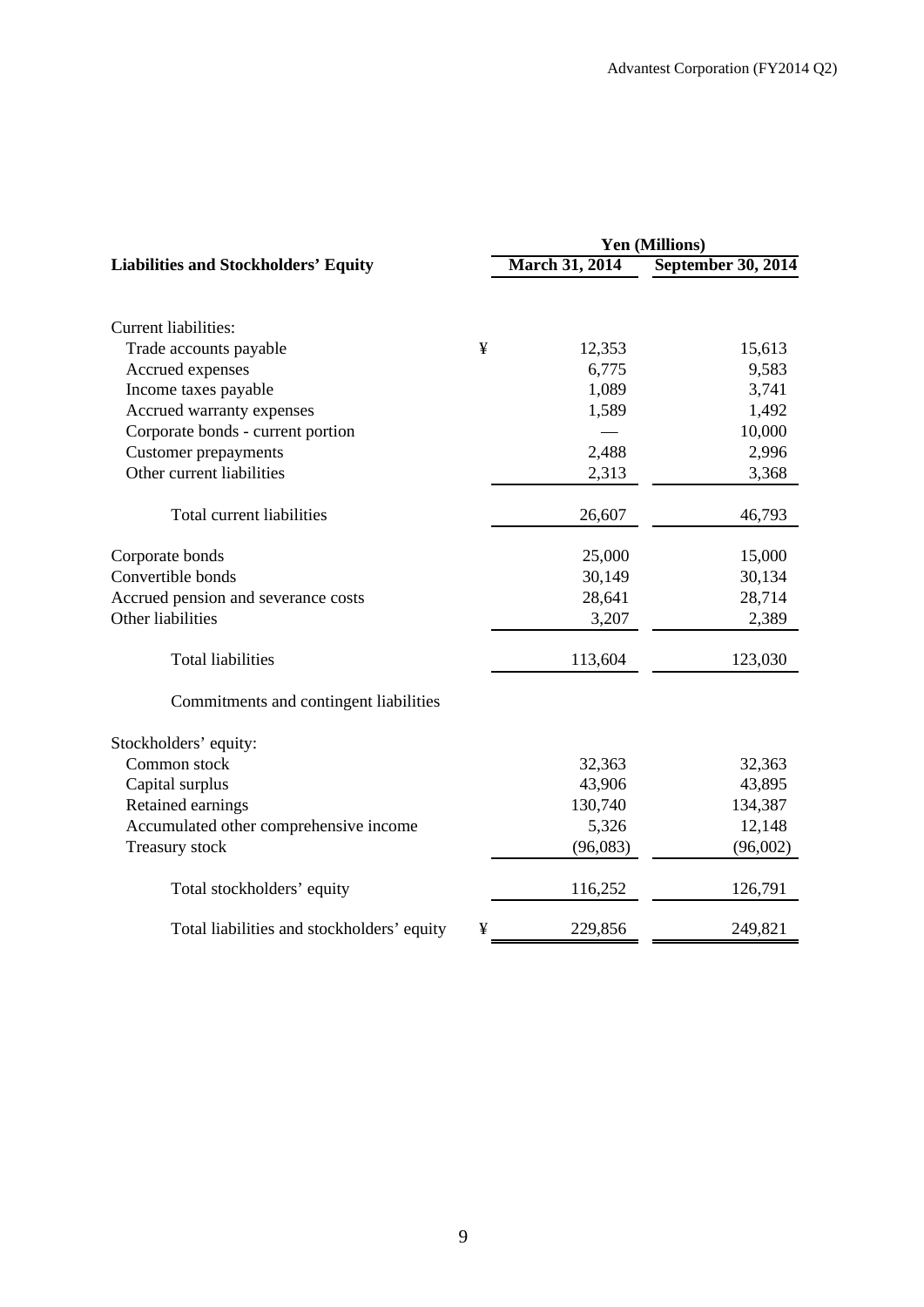## (2)Consolidated Statements of Operations (Unaudited)

|                                                 | Yen (Millions)                                |                                               |  |  |  |
|-------------------------------------------------|-----------------------------------------------|-----------------------------------------------|--|--|--|
|                                                 | <b>Six months ended</b><br>September 30, 2013 | <b>Six months ended</b><br>September 30, 2014 |  |  |  |
| ¥<br>Net sales                                  | 59,638                                        | 78,943                                        |  |  |  |
| Cost of sales                                   | 30,793                                        | 35,697                                        |  |  |  |
| Gross profit                                    | 28,845                                        | 43,246                                        |  |  |  |
| Research and development expenses               | 17,408                                        | 15,022                                        |  |  |  |
| Selling, general and administrative expenses    | 19,431                                        | 21,832                                        |  |  |  |
| Operating income (loss)                         | (7,994)                                       | 6,392                                         |  |  |  |
| Other income (expense):                         |                                               |                                               |  |  |  |
| Interest and dividend income                    | 100                                           | 88                                            |  |  |  |
| Interest expense                                | (70)                                          | (68)                                          |  |  |  |
| Gain on sale of investment securities           | 576                                           | 559                                           |  |  |  |
| Other, net                                      | 1                                             | 1,046                                         |  |  |  |
| Total other income (expense)                    | 607                                           | 1,625                                         |  |  |  |
| Income (loss) before income taxes and equity    |                                               |                                               |  |  |  |
| in earnings (loss) of affiliated company        | (7, 387)                                      | 8,017                                         |  |  |  |
| Income taxes (benefit)                          | 1,954                                         | 3,432                                         |  |  |  |
| Equity in earnings (loss) of affiliated company | 2                                             |                                               |  |  |  |
| ¥<br>Net income (loss)                          | (9, 339)                                      | 4,585                                         |  |  |  |

|                                                  |   | Yen                                           |                                               |  |
|--------------------------------------------------|---|-----------------------------------------------|-----------------------------------------------|--|
|                                                  |   | Six months ended<br><b>September 30, 2013</b> | Six months ended<br><b>September 30, 2014</b> |  |
| Net income (loss) per share:<br>Basic<br>Diluted | ¥ | (53.65)<br>(53.65)                            | 26.32<br>23.79                                |  |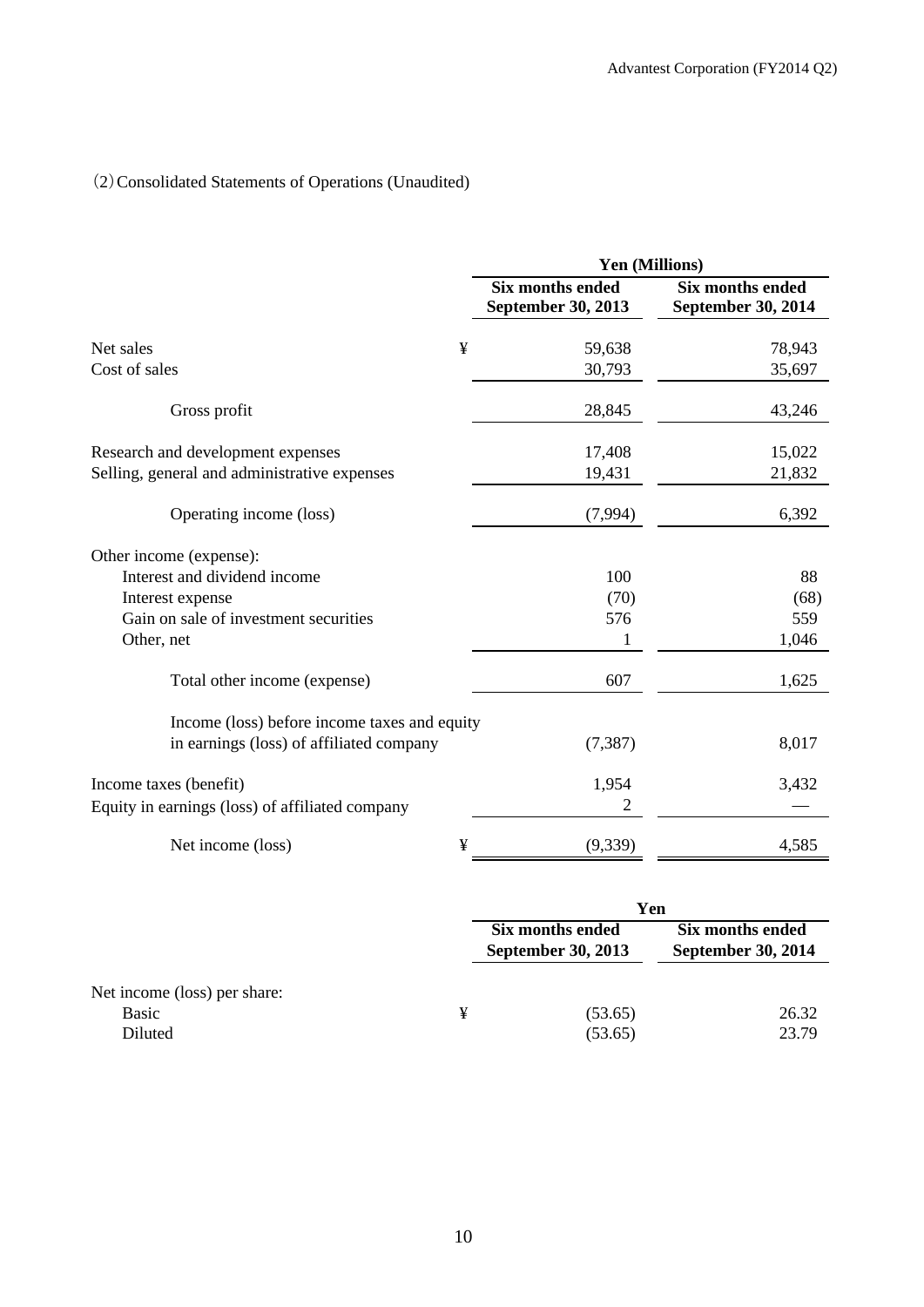|                                              |                                                 | Yen (Millions)                                  |
|----------------------------------------------|-------------------------------------------------|-------------------------------------------------|
|                                              | <b>Three months ended</b><br>September 30, 2013 | <b>Three months ended</b><br>September 30, 2014 |
| ¥<br>Net sales                               | 29,548                                          | 42,114                                          |
| Cost of sales                                | 15,995                                          | 19,119                                          |
| Gross profit                                 | 13,553                                          | 22,995                                          |
| Research and development expenses            | 8,688                                           | 7,641                                           |
| Selling, general and administrative expenses | 9,543                                           | 11,364                                          |
| Operating income (loss)                      | (4,678)                                         | 3,990                                           |
| Other income (expense):                      |                                                 |                                                 |
| Interest and dividend income                 | 24                                              | 29                                              |
| Interest expense                             | (36)                                            | (34)                                            |
| Gain on sale of investment securities        | 84                                              |                                                 |
| Other, net                                   | 64                                              | 840                                             |
| Total other income (expense)                 | 136                                             | 835                                             |
| Income (loss) before income taxes and equity |                                                 |                                                 |
| in earnings (loss) of affiliated company     | (4, 542)                                        | 4,825                                           |
| Income taxes (benefit)                       | 1,156                                           | 1,579                                           |
| ¥<br>Net income (loss)                       | (5,698)                                         | 3,246                                           |

|                                                  |   | Yen                                             |                                                 |  |
|--------------------------------------------------|---|-------------------------------------------------|-------------------------------------------------|--|
|                                                  |   | Three months ended<br><b>September 30, 2013</b> | Three months ended<br><b>September 30, 2014</b> |  |
| Net income (loss) per share:<br>Basic<br>Diluted | ¥ | (32.71)<br>(32.71)                              | 18.64<br>16.85                                  |  |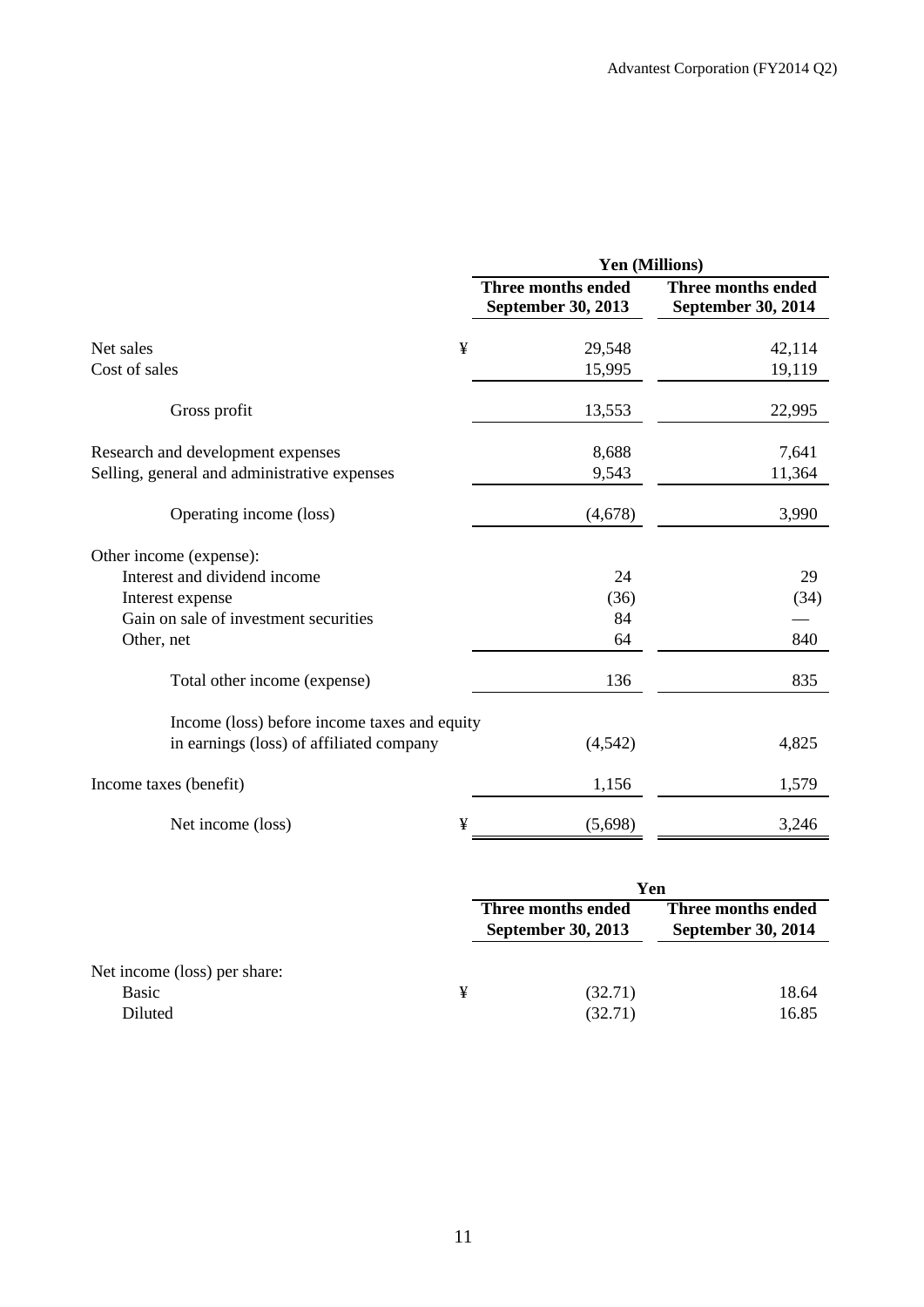## (3)Consolidated Statements of Comprehensive Income (Loss) (Unaudited)

|                                                        |   | Yen (Millions)                                |                                        |  |
|--------------------------------------------------------|---|-----------------------------------------------|----------------------------------------|--|
|                                                        |   | Six months ended<br><b>September 30, 2013</b> | Six months ended<br>September 30, 2014 |  |
| Comprehensive income (loss)                            |   |                                               |                                        |  |
| Net income (loss)                                      | ¥ | (9,339)                                       | 4,585                                  |  |
| Other comprehensive income (loss), net of tax          |   |                                               |                                        |  |
| Foreign currency translation adjustments               |   | 5,719                                         | 6,661                                  |  |
| Net unrealized gains (losses) on investment securities |   | (296)                                         | (371)                                  |  |
| Pension related adjustments                            |   | 371                                           | 532                                    |  |
| Total other comprehensive income (loss)                |   | 5,794                                         | 6,822                                  |  |
| Total comprehensive income (loss)                      | ¥ | (3,545)                                       | 11.407                                 |  |

|                                                        |   | <b>Yen (Millions)</b>                   |                                         |
|--------------------------------------------------------|---|-----------------------------------------|-----------------------------------------|
|                                                        |   | Three months ended<br>September 30,2013 | Three months ended<br>September 30,2014 |
| Comprehensive income (loss)                            |   |                                         |                                         |
| Net income (loss)                                      | ¥ | (5,698)                                 | 3,246                                   |
| Other comprehensive income (loss), net of tax          |   |                                         |                                         |
| Foreign currency translation adjustments               |   | (247)                                   | 8,727                                   |
| Net unrealized gains (losses) on investment securities |   | (480)                                   | (116)                                   |
| Pension related adjustments                            |   | 252                                     | 252                                     |
| Total other comprehensive income (loss)                |   | (475)                                   | 8,863                                   |
| Total comprehensive income (loss)                      | ¥ | (6,173)                                 | 12.109                                  |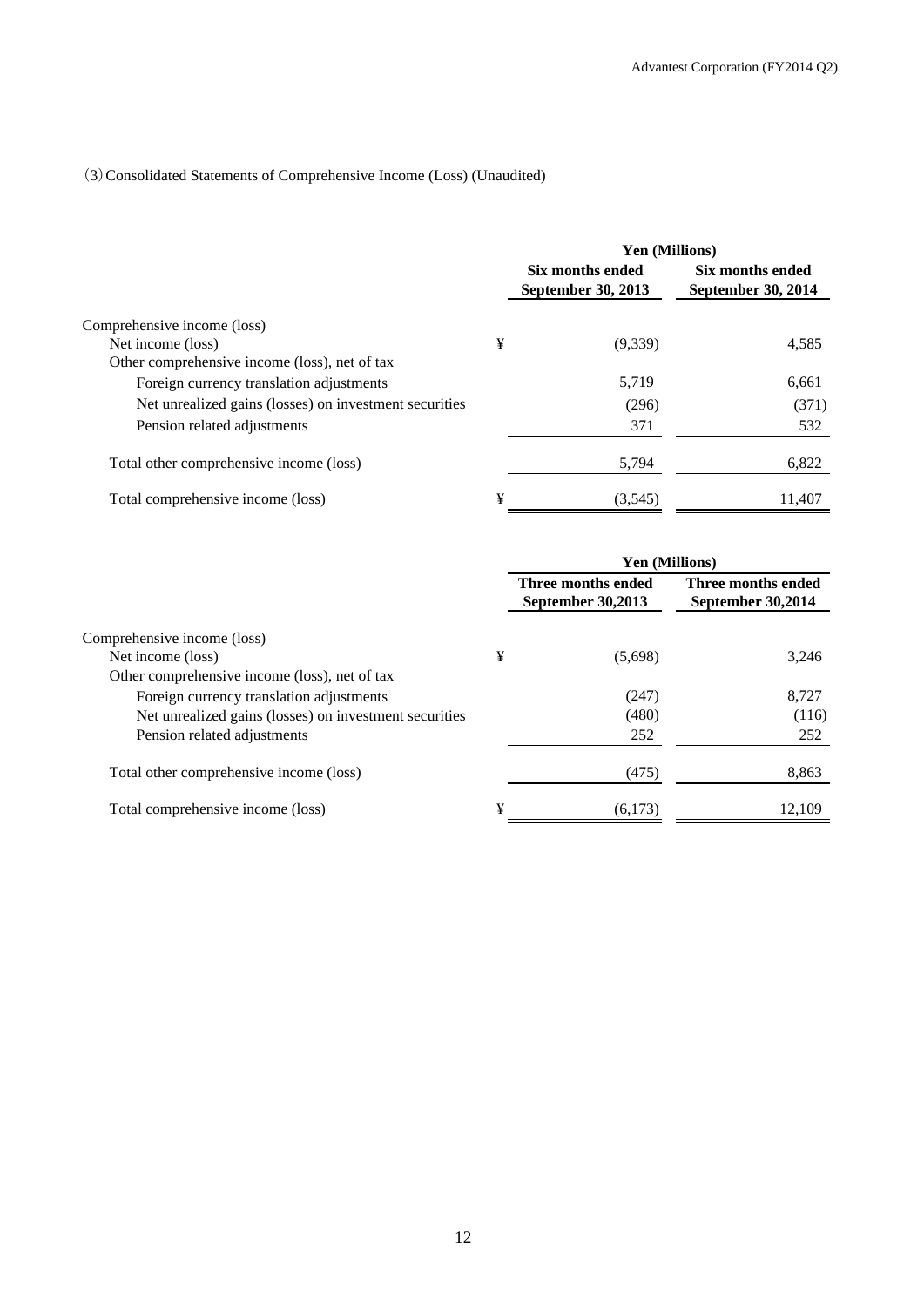### (4)Consolidated Statements of Cash Flows (Unaudited)

|                                                                  | Yen (Millions) |                                              |                                       |
|------------------------------------------------------------------|----------------|----------------------------------------------|---------------------------------------|
|                                                                  |                | <b>Six months ended</b><br>September 30,2013 | Six months ended<br>September 30,2014 |
| Cash flows from operating activities:                            |                |                                              |                                       |
| Net income (loss)                                                | ¥              | (9, 339)                                     | 4,585                                 |
| Adjustments to reconcile net income (loss) to net cash           |                |                                              |                                       |
| provided by (used in) operating activities:                      |                |                                              |                                       |
| Depreciation and amortization                                    |                | 4,573                                        | 2,514                                 |
| Deferred income taxes                                            |                | 203                                          | (337)                                 |
| Stock option compensation expense                                |                | 438                                          |                                       |
| Gain on sale of investment securities                            |                | (576)                                        | (559)                                 |
| Changes in assets and liabilities:                               |                |                                              |                                       |
| Trade receivables                                                |                | 7,129                                        | (3,828)                               |
| Other account receivable                                         |                | (131)                                        | 733                                   |
| Inventories                                                      |                | (697)                                        | 506                                   |
|                                                                  |                |                                              | 2,398                                 |
| Trade accounts payable                                           |                | 1,542<br>34                                  |                                       |
| Other account payable                                            |                |                                              | 422                                   |
| Accrued expenses                                                 |                | (23)                                         | 2,712                                 |
| Income taxes payable                                             |                | (265)                                        | 2,975                                 |
| Accrued warranty expenses                                        |                | (18)                                         | (127)                                 |
| <b>Customer</b> prepayments                                      |                | (285)                                        | 494                                   |
| Accrued pension and severance costs                              |                | 839                                          | 247                                   |
| Other                                                            |                | (44)                                         | 657                                   |
| Net cash provided by (used in) operating activities              |                | 3,380                                        | 13,392                                |
| Cash flows from investing activities:                            |                |                                              |                                       |
| Proceeds from sale of available-for-sale securities              |                | 943                                          | 1,557                                 |
| Acquisition of subsidiary, net of cash acquired                  |                | (1,168)                                      |                                       |
| Purchases of property, plant and equipment                       |                | (3,521)                                      | (1, 497)                              |
| Purchases of intangible assets                                   |                | (465)                                        | (249)                                 |
| Other                                                            |                | 255                                          | 47                                    |
|                                                                  |                |                                              |                                       |
| Net cash provided by (used in) investing activities              |                | (3,956)                                      | (142)                                 |
| Cash flows from financing activities:                            |                |                                              |                                       |
| Dividends paid                                                   |                | (1,734)                                      | (845)                                 |
| Other                                                            |                | 503                                          | 36                                    |
| Net cash provided by (used in) financing activities              |                | (1,231)                                      | (809)                                 |
|                                                                  |                |                                              |                                       |
| Net effect of exchange rate changes on cash and cash equivalents |                | 1,911                                        | 2,065                                 |
| Net change in cash and cash equivalents                          |                | 104                                          | 14,506                                |
| Cash and cash equivalents at beginning of period                 |                | 45,668                                       | 68,997                                |
| Cash and cash equivalents at end of period                       | ¥              | 45,772                                       | 83,503                                |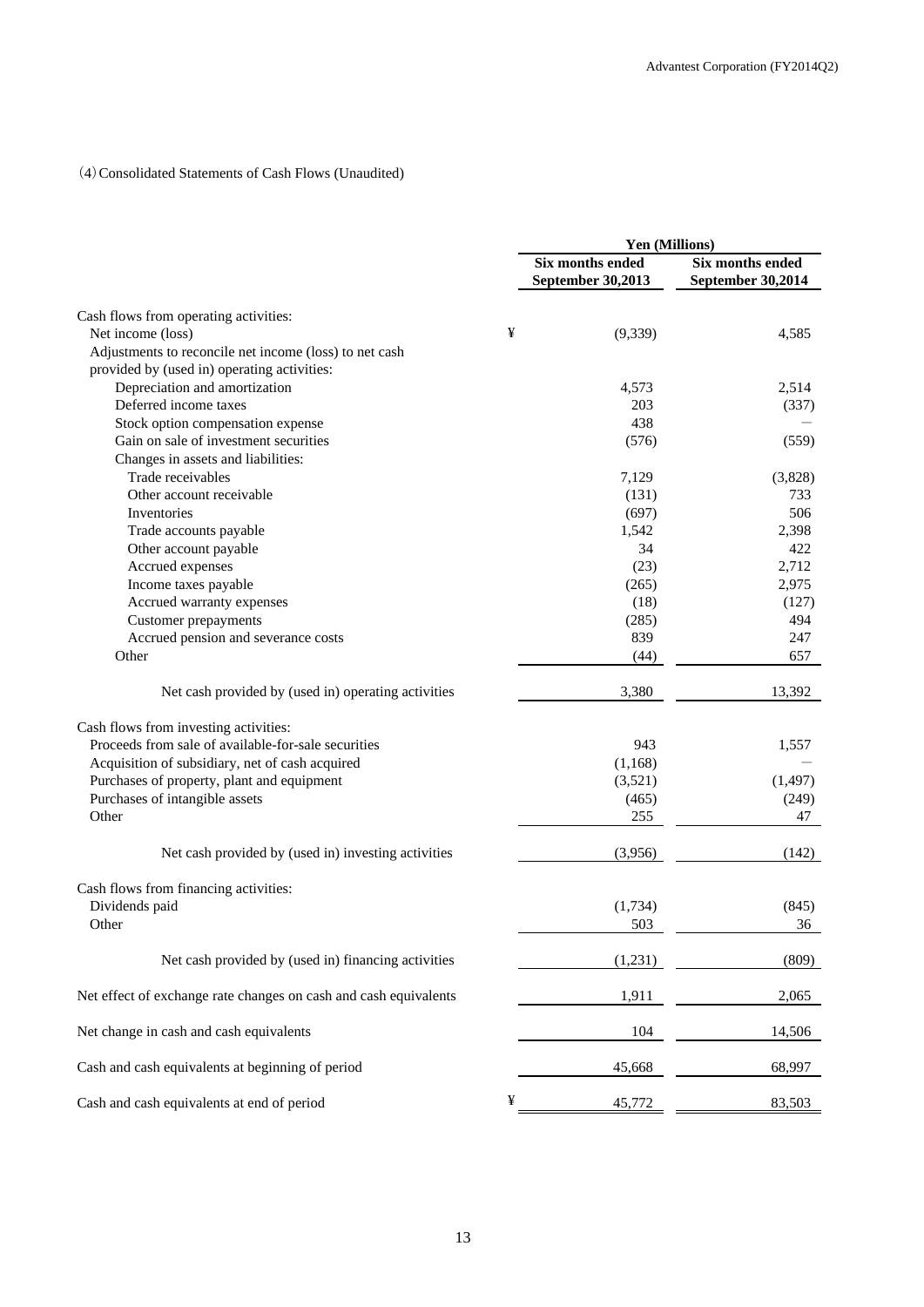## (5)Notes to Consolidated Financial Statements

## (Notes on Going Concern): None

## (Notes on Significant Changes to Stockholders' Equity): None

## (Segment Information)

|                                                   | Yen (Millions)                                                             |                                                  |                                    |                                 |          |  |  |  |  |
|---------------------------------------------------|----------------------------------------------------------------------------|--------------------------------------------------|------------------------------------|---------------------------------|----------|--|--|--|--|
|                                                   | Six months ended September 30, 2013                                        |                                                  |                                    |                                 |          |  |  |  |  |
|                                                   | Semiconductor<br>and<br>Component<br><b>Test System</b><br><b>Business</b> | <b>Mechatronics</b><br>System<br><b>Business</b> | Services.<br>Support and<br>Others | Elimination<br>and<br>Corporate | Total    |  |  |  |  |
| Net sales to unaffiliated customers               | ¥<br>41,213                                                                | 6,787                                            | 11,638                             |                                 | 59,638   |  |  |  |  |
| Inter-segment sales                               | 91                                                                         |                                                  |                                    | (91)                            |          |  |  |  |  |
| Net sales<br>Operating income (loss) before stock | 41,304                                                                     | 6,787                                            | 11,638                             | (91)                            | 59,638   |  |  |  |  |
| option compensation expense<br>Adjustment:        | (3,785)                                                                    | (2,488)                                          | 1,172                              | (2,455)                         | (7, 556) |  |  |  |  |
| Stock option compensation expense                 |                                                                            |                                                  |                                    |                                 | 438      |  |  |  |  |
| Operating income (loss)                           |                                                                            |                                                  |                                    | ¥                               | (7,994)  |  |  |  |  |

|                                                   | <b>Yen (Millions)</b><br>Six months ended September 30, 2014 |                                                                            |                                                  |                                    |                                 |        |  |
|---------------------------------------------------|--------------------------------------------------------------|----------------------------------------------------------------------------|--------------------------------------------------|------------------------------------|---------------------------------|--------|--|
|                                                   |                                                              |                                                                            |                                                  |                                    |                                 |        |  |
|                                                   |                                                              | Semiconductor<br>and<br>Component<br><b>Test System</b><br><b>Business</b> | <b>Mechatronics</b><br>System<br><b>Business</b> | Services.<br>Support and<br>Others | Elimination<br>and<br>Corporate | Total  |  |
| Net sales to unaffiliated customers               | ¥                                                            | 54,925                                                                     | 11,100                                           | 12,918                             |                                 | 78,943 |  |
| Inter-segment sales                               |                                                              | 66                                                                         |                                                  |                                    | (66)                            |        |  |
| Net sales<br>Operating income (loss) before stock |                                                              | 54,991                                                                     | 11,100                                           | 12.918                             | (66)                            | 78,943 |  |
| option compensation expense<br>Adjustment:        |                                                              | 7.904                                                                      | 714                                              | 1,568                              | (3,794)                         | 6,392  |  |

Stock option compensation expense

Operating income (loss)  $\frac{4}{3}$  6,392